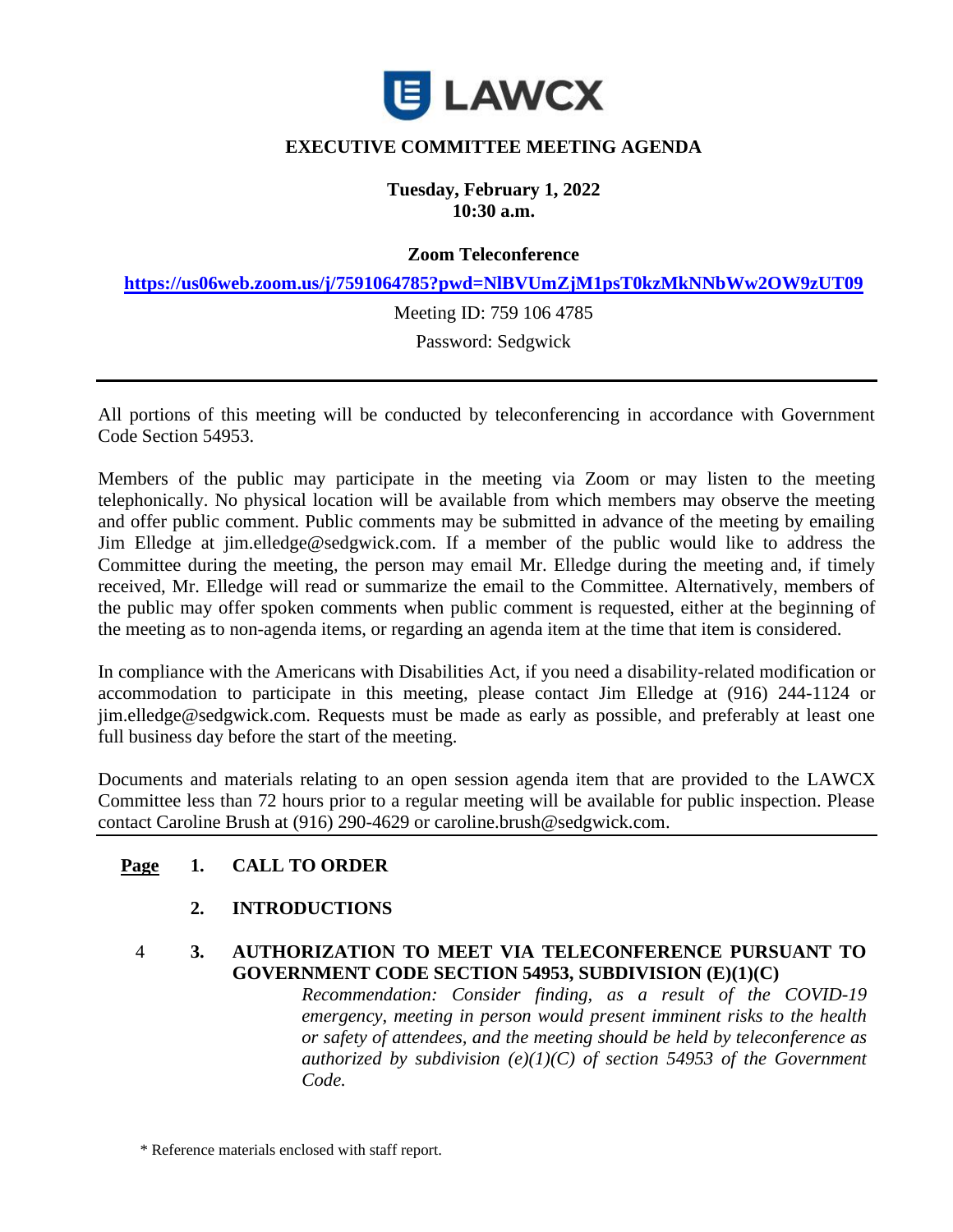### **4. APPROVAL OF AGENDA AS POSTED (OR AMENDED)**

**5. PUBLIC COMMENTS** - The Public may submit any questions in advance of the meeting by contacting Jim Elledge at: [jim.elledge@sedgwick.com.](mailto:jim.elledge@sedgwick.com) This time is reserved for members of the public to address the Committee relative to matters of the LAWCX not on the agenda. No action may be taken on non-agenda items unless authorized by law. Comments will be limited to five minutes per person and twenty minutes in total.

## **6. CONSENT CALENDAR**

If a Committee member would like to discuss any item listed, it may be pulled from the Consent Calendar.

- **6** \*A. Minutes from the October 12, 2021, Executive Committee Meeting
- **13** \*B. Treasurer's Report dated December 31, 2021
- **50** \*C. Warrant Listing: October 2021 January 2022
- **52** \*D. Financial Report as of September 30, 2021
- **54** \*E. Report on Member Withdrawal Notices
- **55** \*F. Activity Summary for 2021/22 Program Year
- **59** \*G. Safety and Loss Control Program Expenditures Summary for 2021/22 Program Year
- **61** \*H. Board Document Review Schedule *Recommendation: Approval of the Consent Calendar.*

# **7. ACTION/DISCUSSION ITEMS**

**65** \*A. Preliminary Draft Budget for Fiscal Year 2022/23 *Recommendation: Review the preliminary draft budget and provide direction to staff as needed.*

**77** \*B. Review of Captive Insurance Company Name, Legal Counsel, Board of Directors, Financial Auditor, Actuary, Investment Consultant, and Captive Manager

> *Recommendation: Take recommended actions as indicated or provide direction to staff.*

# **8. EXECUTIVE DIRECTOR'S REPORT**

# **9. CLOSING COMMENTS**

This time is reserved for comments by Committee members and/or staff and to identify matters for future Committee business.

- A. Committee
- B. Staff

# **10. ADJOURNMENT**

\* Reference materials enclosed with staff report.